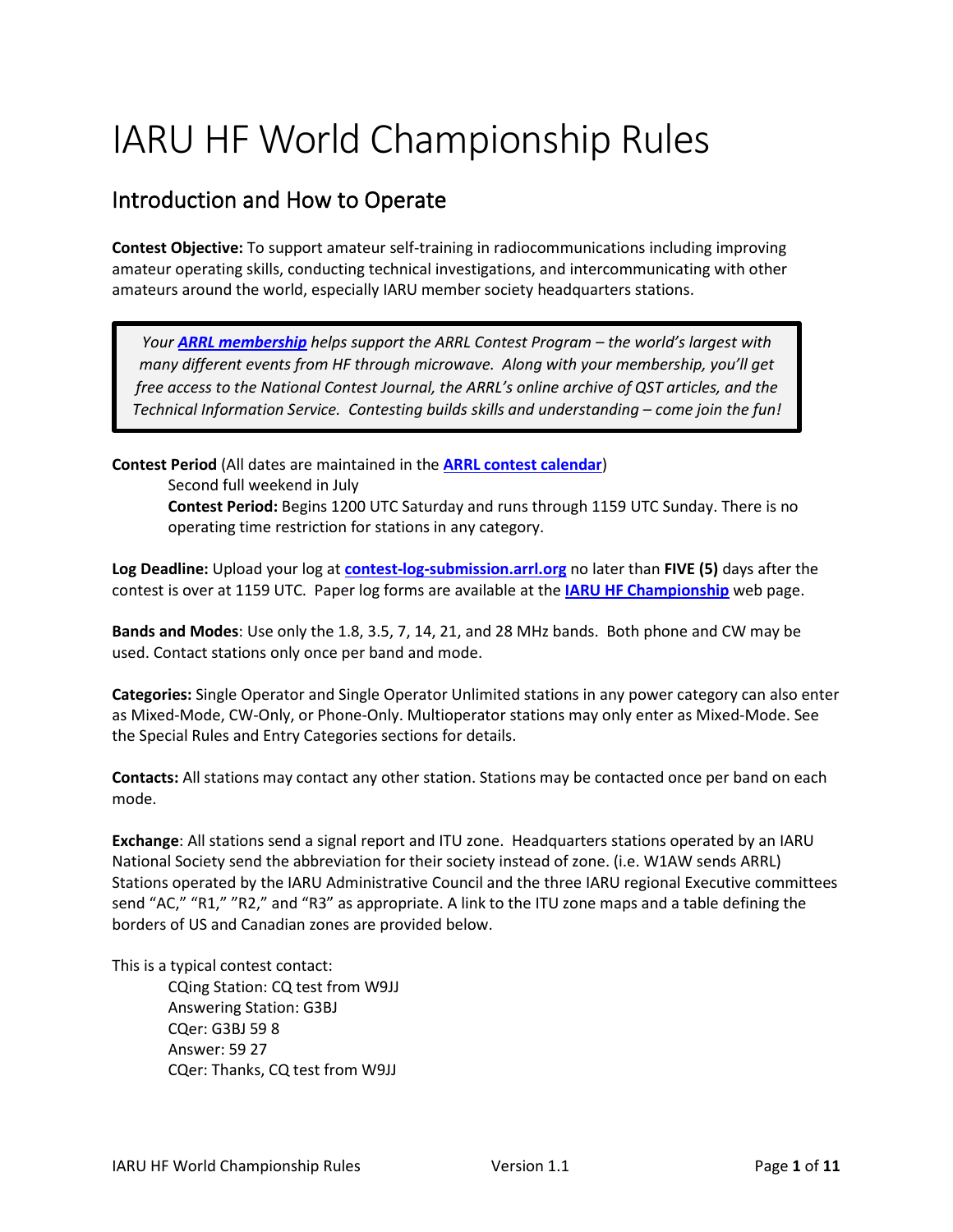Or

CQing HQ Station: CQ TEST DE W1AW Answering Station: N1SFE HQ station: N1SFE 599 ARRL Answer: 599 8 HQ station: TU W9JJ

As the answering station, it is not necessary to send the CQing station's call before the exchange unless you think there might be some confusion about which station you are responding to.

**Scoring:** The QSO point value of a contact depends on the location of the station — see the special scoring rules for complete information. To calculate your final score, multiply the total QSO points by the number of ITU zones and official IARU stations as described in the Special Rules.

#### **Feedback about the contest:**

Send us your stories and photos! Tell us what fun you had, how you did, and what challenges you faced at the ARRL Contest Program's "**[Soapbox](https://contests.arrl.org/contestsoapbox.php)**" page.

#### **Additional Resources:**

**[ITU Zone Map from EI8IC](https://www.mapability.com/ei8ic/maps/ituzone.php)**

All contest queries should be directed to **contests@arrl.org** or 860-594-0232.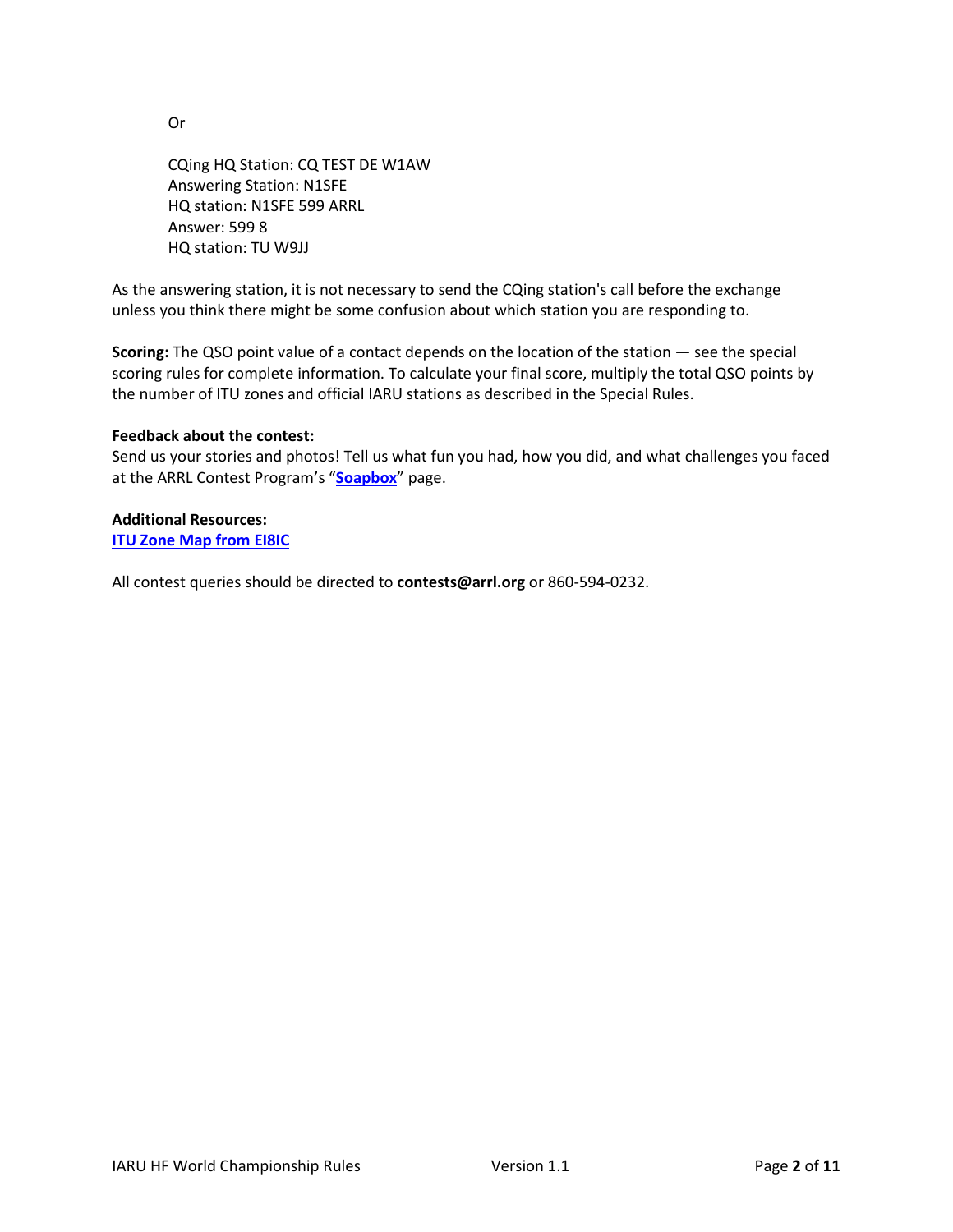### **ITU Zone Borders in the United States and Canada**

| ITU Zone | Prefix                                              | Location                                                                                                                                                                                                                                                                                                                                                                                                     |
|----------|-----------------------------------------------------|--------------------------------------------------------------------------------------------------------------------------------------------------------------------------------------------------------------------------------------------------------------------------------------------------------------------------------------------------------------------------------------------------------------|
| 06       | W-K-N-A                                             | U.S.A. (Washington, Oregon,<br>California, Nevada, Idaho,<br>& that part of Montana,<br>Utah & Arizona west of<br>$110$ Deq. W.)                                                                                                                                                                                                                                                                             |
| 07       | W-K-N-A                                             | U.S.A. (N. Dakota, S. Dakota,<br>Nebraska, Wyoming, Colorado,<br>New Mexico, Texas, Oklahoma,<br>Kansas, Iowa, Minnesota, that<br>part of Utah & Arizona East<br>of 110 Deg. W., & that part<br>of Michigan, part of Montana<br>Illinois, Missouri, Arkansas,<br>Tennessee, Mississippi,<br>Louisiana & Wisconsin west<br>of 90 Deg. $W.$ )                                                                  |
| 08       | W-K-N-A                                             | U.S.A. (Indiana, Alabama,<br>Georgia, Florida, Virginia,<br>Kentucky, N. Carolina, S.<br>Carolina, West Virginia,<br>Maryland, Delaware, Ohio,<br>Pennsylvania, New Jersey, New<br>York, Maine, Connecticut,<br>Rhode Island, Massachusetts,<br>New Hampshire, Vermont, &<br>that part of Michigan, Illinois,<br>Missouri, Arkansas, Mississippi,<br>Tennessee, Louisiana &<br>Wisconsin east of 90 Deg. W.) |
| 01       | KL7                                                 | Alaska (West of 141 Deg. W.)                                                                                                                                                                                                                                                                                                                                                                                 |
| 02       | KL7                                                 | Alaska (East of 141 Deg. W.)<br>VE6,7, VY1 Canada (South of 80 Deg. N. and<br>West of $110$ Deq. W.)                                                                                                                                                                                                                                                                                                         |
| 03       |                                                     | VE3, 4, 5, 8 Canada (South of 80 Deg. N. and<br>between 90 Deq. and 110 Deq. $W.$ )<br>Includes western area of<br>Ontario North section                                                                                                                                                                                                                                                                     |
| 04       | Pieces<br>of VYO                                    | Canada (South of 80 Deg. N. and<br>between 70 Deg. and 90 Deg. W.<br>VE2, 3, 4, 8 including Baffin Isl.)<br>Includes Ontario East, Ontario South & Greater<br>Toronto Area sections and eastern part of<br>Ontario North section                                                                                                                                                                             |
| 09       | FP<br>VE1,2<br>VY2, VO2,<br>VO1<br>Pieces<br>of VYO | St. Pierre et Miquelon<br>Canada (South of 80 Deg. N. &<br>East of 70 Deg. W., including<br>Labrador, Newfoundland, Nova<br>Scotia, but excluding Baffin<br>ISl.)                                                                                                                                                                                                                                            |
| 75       | VE8                                                 | Canada (80 Deg. N. to 90 Deg. N., North Pole)                                                                                                                                                                                                                                                                                                                                                                |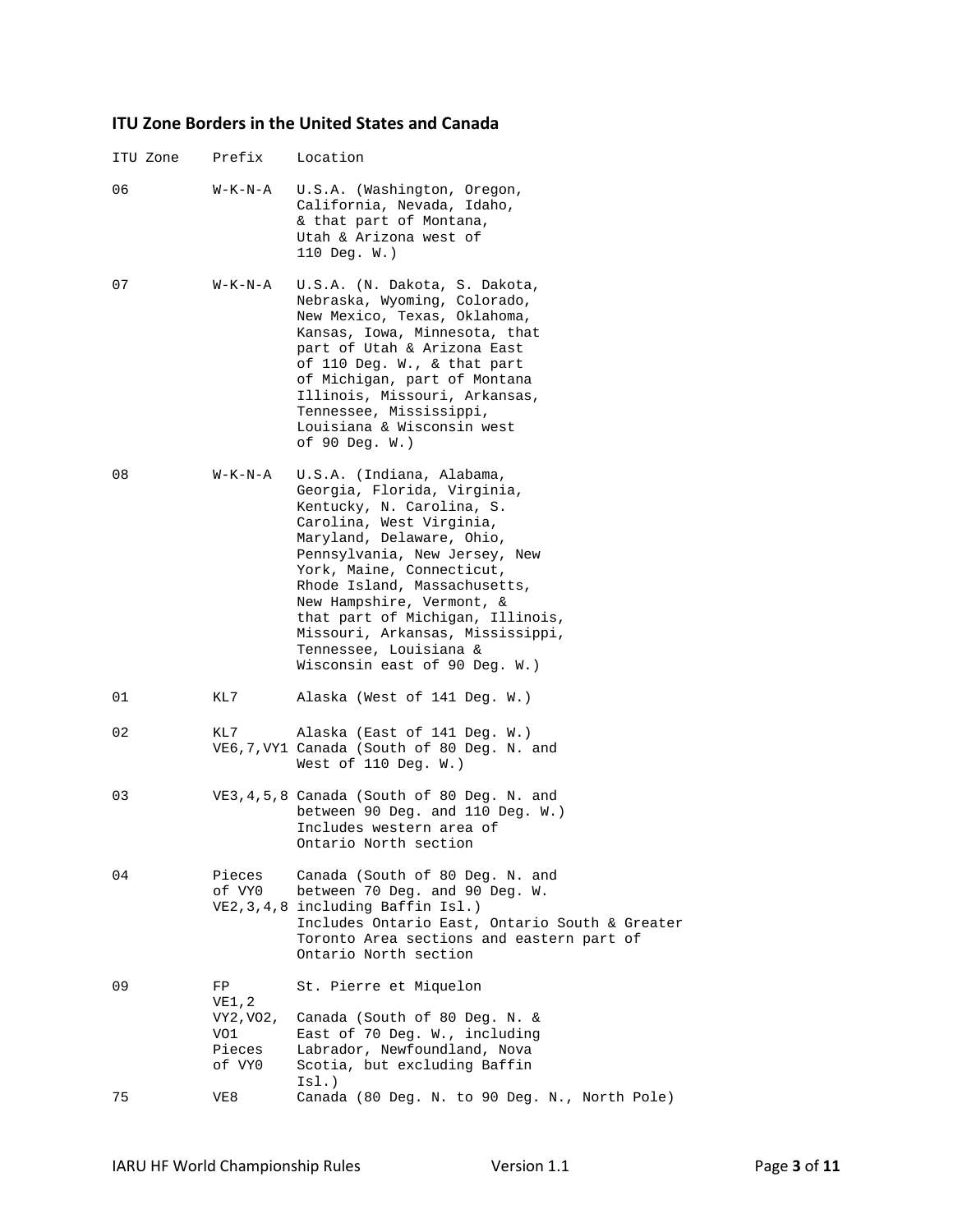# Special IARU HF Championship Rules

- 1. Operating Period: 1200 UTC Saturday through 1159 UTC Sunday
	- 1.1 There are no operating time restrictions in any category.
- 2. Contacts
	- 2.1 Use only the 1.8, 3.5, 7, 14, 21, and 28 MHz bands.
	- 2.2 Any station may be contacted on each band.
	- 2.3 Mixed-Mode entrants may contact stations for contest credit on phone and on CW.
- 3. Categories
	- 3.1 See the Entry Categories section for power sub-categories.
	- 3.2 Single-Operator and Single-Operator Unlimited stations may enter as Mixed-Mode, CW-Only, or Phone-Only in any power sub-category. Single-Operator and Single-Operator Unlimited stations may enter in the Youth overlay category if the operator is 25 years old or younger.
	- 3.3 Multioperator stations may only enter as Mixed-Mode.
	- 3.4 IARU Society HQ Station
- 4. Contest Exchange

The required exchange consists of:

- 4.1 Signal report (RS or RST)
- 4.2 ITU Zone, IARU Society Abbreviation, or IARU Official
	- 4.2.1 IARU Member Society HQ stations send the abbreviation for their **[national society](https://www.iaru.org/reference/member-societies/)**. IARU International Secretariat club station NU1AW counts as an HQ station and sends "IARU".
	- 4.2.2 Members of the IARU Administrative Council and the three IARU regional Executive committees send "AC", "R1", "R2", and "R3" as appropriate.
	- 4.2.3 All other stations send their ITU Zone.
- 5. Scoring
	- 5.1 QSO points:
		- 5.1.1 Contacts within your own ITU zone count one (1) point.
		- 5.1.2 Contacts with an IARU HQ or IARU official station count one (1) point.
		- 5.1.3 Contacts with a station in the same ITU zone but on a different continent count one (1) point.
		- 5.1.4 Contacts within your continent but in a different ITU zone count three (3) points.
		- 5.1.5 Contacts with a different continent and IARU zone count five (5) points.
	- 5.2 Multipliers:
		- 5.2.1 The total number of ITU zones worked on each band (not mode), plus IARU member society HQ stations worked on each band (not mode). IARU officials represent a maximum of four multipliers per band (AC, R1, R2 and R3).
		- 5.2.2 IARU member society HQ stations and officials do not count for zone multipliers.
		- 5.2.3 To qualify as the special multiplier, Administrative Council and Regional Executive Committee stations must only be operated by the individual station licensee as a Single Operator entry or as a Multioperator, Single transmitter entry with significant participation by the licensee.
	- 5.3 Final score equals the total QSO points times the total multipliers contacted.
- 6. Operating Restrictions
	- 6.1 For Phone-Only or CW-Only entrants, only contacts on the designated mode for count for contact credit.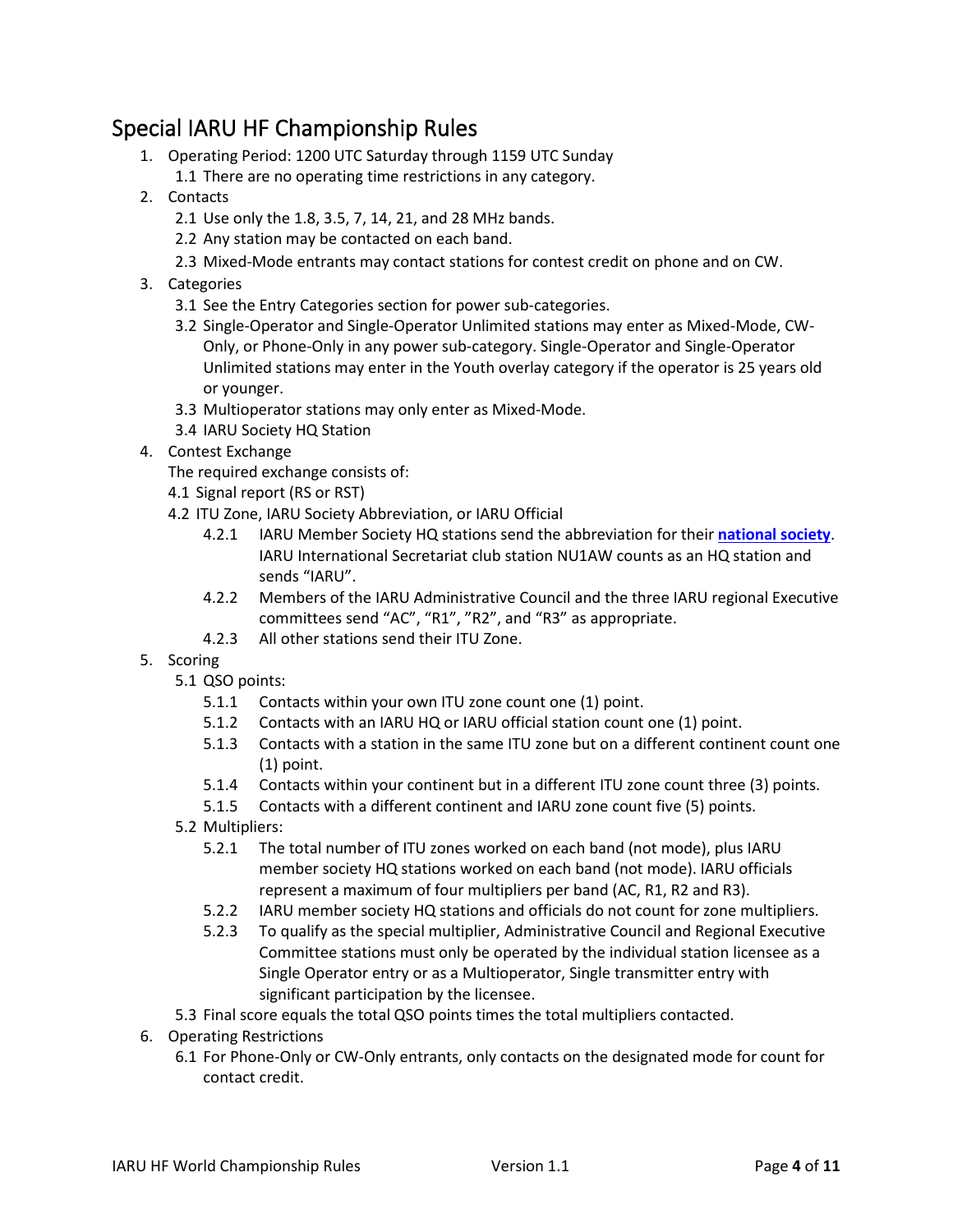- 6.2 A station may only be worked for credit in the portion of the band that is generally accepted for the mode used.
- 6.3 Where contest-preferred segments are incorporated into regional band plans, participants must observe them.
- 6.4 Multioperator, Single Transmitter stations must remain on a band and mode for at least 10 minutes before changing bands or modes. The 10-minute period begins when a contact is logged. Violation of this rule may result in the entry being reclassified as a checklog.
- 6.5 Alternating CQs on two or more frequencies on the same band is not permitted.
- 7. IARU Member Society HQ Station Requirements
	- 7.1 May have only one transmitted signal per band and mode (160 CW, 160 Phone, 80 CW, 80 Phone, 40 CW, 40 Phone, 20 CW, 20 Phone, 15 CW, 15 Phone, 10 CW, 10 Phone) at the same time.
	- 7.2 All stations involved in an HQ operation must be in a single ITU zone.
	- 7.3 Only one HQ station callsign per member society per band mode is permitted (160 CW, 160 Phone, 80 CW, 80 Phone, 40 CW, 40 Phone, 20 CW, 20 Phone, 15 CW, 15 Phone, 10 CW, 10 Phone).
- 8. Awards
	- 8.1 **[Online certificates](http://contests.arrl.org/certificates.php)** will be available to all eligible participants. This includes:
		- 8.1.1 The highest scoring entry in each category in each ITU zone, each DXCC country, and each ARRL Section.
		- 8.1.2 A certificate of participation will be awarded to all IARU member society HQ stations.
		- 8.1.3 Achievement level awards will be issued to those making at least 250 contacts or having a multiplier total of 75 or more.
	- 8.2 Additional awards may be made at the discretion of each country's IARU member society.
- 9. Log Submission
	- 9.1 Logs are due FIVE (5) days after the event is over at 1159 UTC. If an extension of the log deadline is needed, contact the ARRL Contest Program Manager. All entries received are displayed on the **[Logs Received](http://contests.arrl.org/logsreceived.php)** page.
	- 9.2 Send paper logs to ARRL HQ addressed to ARRL Contest Logs IARU International Secretariat.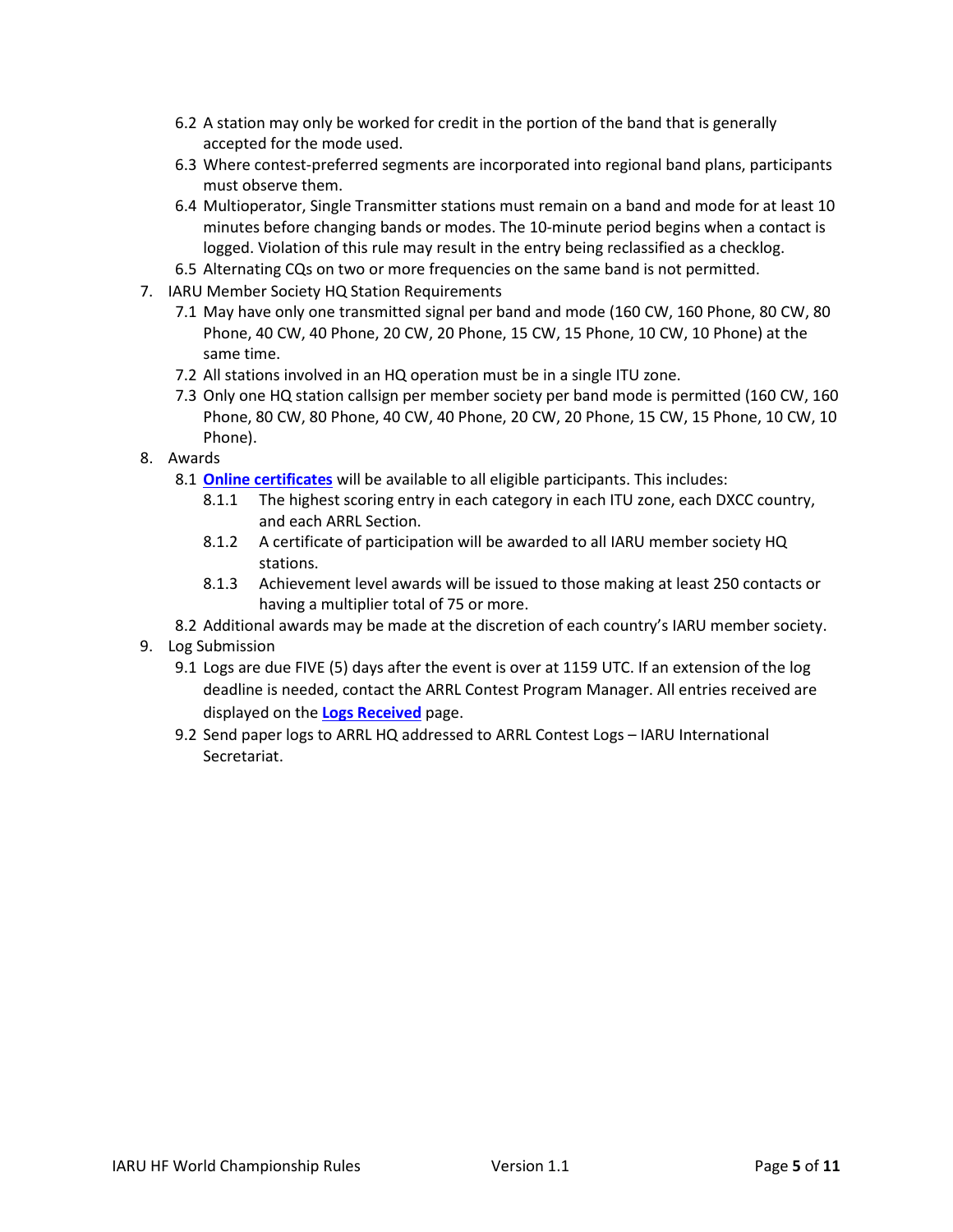# Entry Categories for IARU HF World Championship

Version 1.1 – 21 Apr 2022

| <b>Category Summary</b><br>(See Special Rules for Mode-based Categories) |                  |                                 |                               |                                             |                               |                                                          |  |
|--------------------------------------------------------------------------|------------------|---------------------------------|-------------------------------|---------------------------------------------|-------------------------------|----------------------------------------------------------|--|
| <b>Categories</b>                                                        | QRP <sup>1</sup> | Low<br><b>Power</b><br>$(LP)^2$ | <b>High Power</b><br>$(HP)^3$ | <b>Band Change</b><br><b>Restrictions</b>   | <b>Spotting</b><br>Assistance | Number of<br><b>Simultaneous</b><br>Signals <sup>4</sup> |  |
| Single Operator (SO)                                                     | <b>Yes</b>       | <b>Yes</b>                      | Yes                           | None                                        | <b>No</b>                     | One                                                      |  |
| Single Operator<br>Unlimited (SOU)                                       | Yes              | <b>Yes</b>                      | <b>Yes</b>                    | None                                        | <b>Yes</b>                    | <b>One</b>                                               |  |
| Multioperator, Single<br>Transmitter (MS)                                | No.              | No.                             | <b>Yes</b>                    | See rule 6.4 under<br>Special Rules section | Yes                           | One                                                      |  |
| Multioperator, Two<br>Transmitter (M2)                                   | No.              | <b>Yes</b>                      | No.                           | Not Applicable                              | No.                           | Two                                                      |  |
| Checklog                                                                 |                  | n/a                             |                               | n/a                                         | n/a                           | n/a                                                      |  |

1 — 5 watts PEP output or less

2 — 100 watts PEP output or less

3 – 1500 watts PEP output or the maximum allowable power level established by the national licensing authority issuing the operator and/or station license, whichever is less.

4 — Multiple signals are not allowed on the same band, regardless of category or mode.

#### HCAT.1. Single Operator (SO)

HCAT.1.1. Use of spotting assistance is not permitted.

HCAT.1.2. Only one transmitted signal is permitted at any time

HCAT.1.3. Power sub-categories include QRP (SOQRP), Low Power (SOLP), and High Power (SOHP).

HCAT.1.4. Stations may enter as Mixed-Mode, CW-Only, or Phone-Only in any power subcategory.

HCAT.1.5. Single Operator stations may enter in the Youth Overlay category if the operator is 25 years old or younger.

HCAT.2. Single Operator Unlimited (SOU)

HCAT.2.1. Use of publicly available spotting assistance is permitted. Spotting information must be obtained from a public spotting network.

HCAT.2.2. Only one transmitted signal is permitted at any time, not including transmissions on a spotting net or network.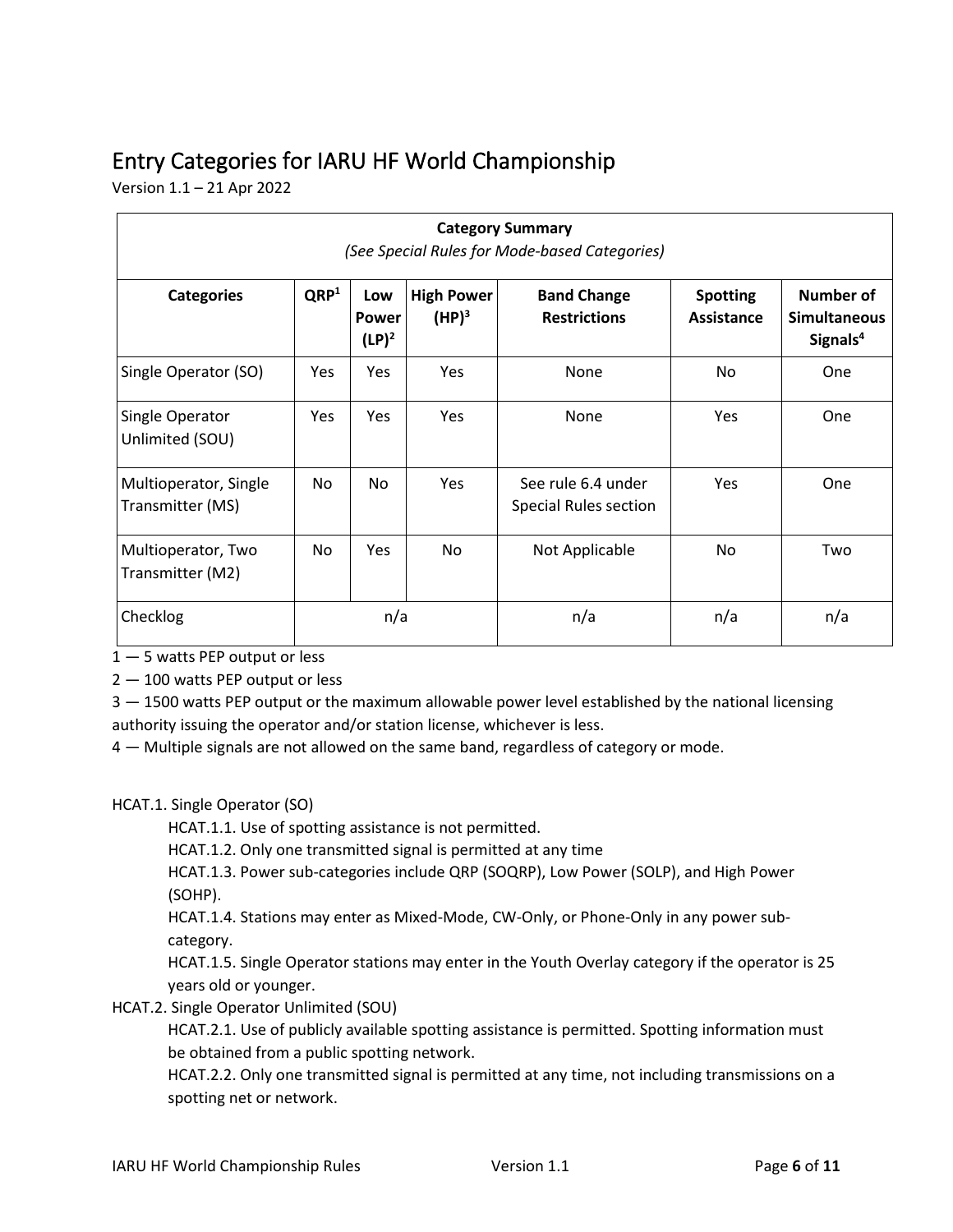HCAT.2.3. Power sub-categories include QRP (SOUQRP), Low Power (SOULP), and High Power (SOUHP).

HCAT.2.4. Stations may enter as Mixed-Mode, CW-Only, or Phone-Only in any power subcategory.

HCAT.2.5. Single Operator Unlimited stations may enter in the Youth Overlay category if the operator is 25 years old or younger.

#### HCAT.4. Multioperator

HCAT.4.1. Multioperator, Single Transmitter (MS)

HCAT.4.2.1. Only one transmitted signal is allowed at any time.

HCAT.4.1.2 Use of publicly available spotting assistance is permitted. Spotting information must be obtained from a public spotting network.

HCAT.4.1.3. Stations must remain on a band and mode for at least 10 minutes before changing bands or modes. The 10-minute period begins when a contact is logged. Violation of this rule will result in the entry category being changed to Checklog.

HCAT.4.1.4. There are no power subcategories. All entrants are classified as

Multioperator, Single Transmitter, High Power.

HCAT.4.2. Multioperator, Two Transmitter (M2)

HCAT.4.2.1. Only two transmitted signals are allowed at any time and must be on different bands. No second in-band receivers are allowed.

HCAT.4.2.2 Use of spotting assistance is not permitted, including the use of any external call sign databases and Super Check Partial.

HCAT.4.2.3. There are no band change restrictions in this category.

HCAT.4.2.4. Participants are limited to 100 W PEP output power (Low Power)

HCAT.4.2.5. Both transmitters may contact any station. A station may only be contacted once per band per mode regardless of which transmitter is used.

HCAT.4.2.6. The submitted log must indicate which transmitter made each contact.

# Rules for Entry

Version 1.04 – 01 Oct 2021

#### Conditions of Entry

COND.1. By submitting a log, entrants agree to be bound by the contest rules. Violation of the contest rules or engaging in prohibited conduct may result in disciplinary action at the discretion of the ARRL Awards Committee up to and including disqualification.

COND.2 Multiple entries

COND.2.1 In HF contests: Individuals and stations may submit multiple entries per contest under different call signs.

COND.3. Log contents used to determine final score and awards will be available to the public.

COND.4. Entrants agree to follow the regulations of their operating licenses and station licenses at all times.

COND.5. Entrants agree to be bound by the decisions of the ARRL Awards Committee.

COND.6. All entries become the property of the ARRL and are not returnable.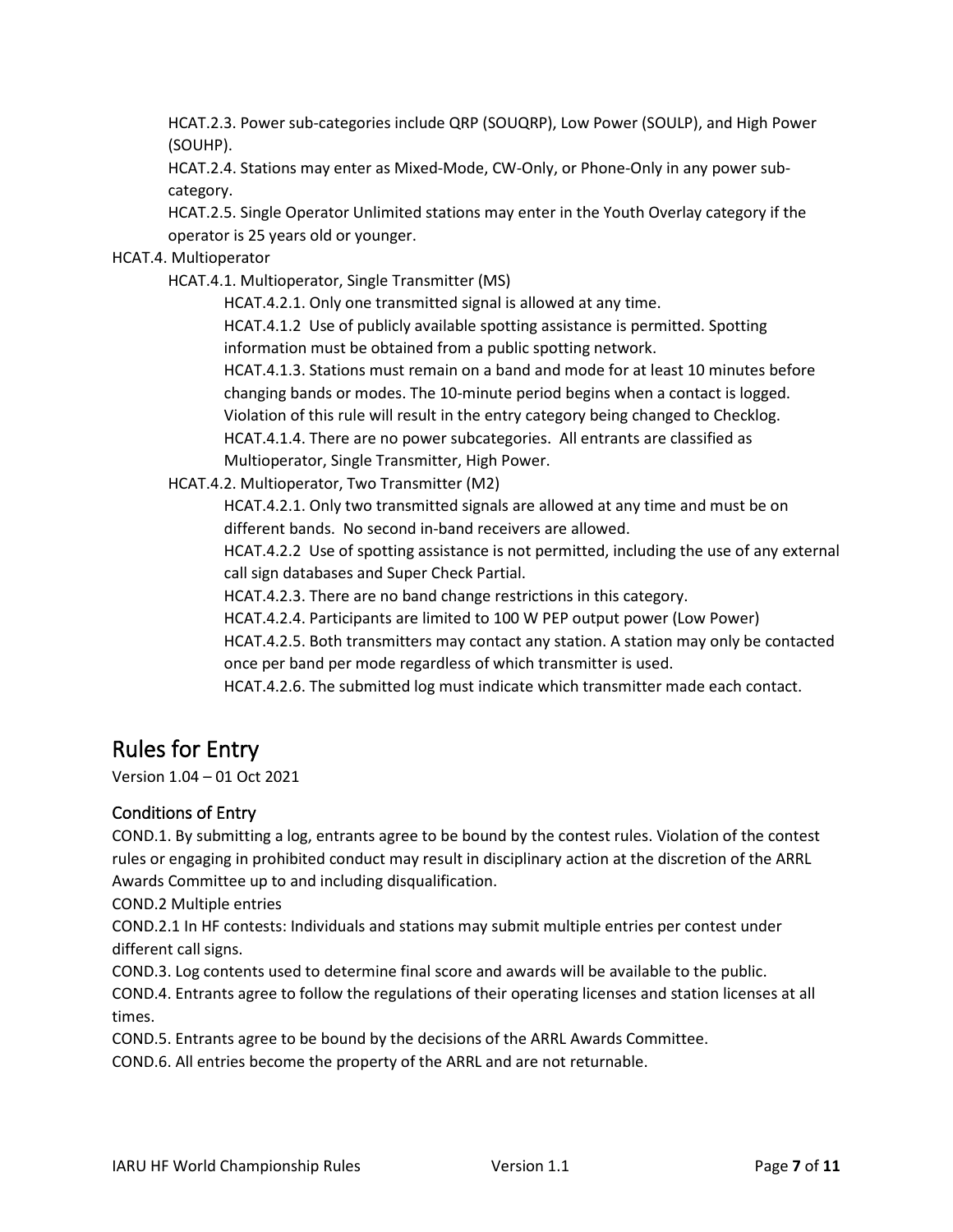#### Operating and Entry Restrictions

OPRG.1. Call signs and exchange information must be sent, received, acknowledged, and logged correctly for a complete contact.

OPRG.2. An operator may not use more than one call sign from any given location during the contest period.

OPRG.3. Alternating CQs on two or more frequencies using the same band and mode is prohibited.

OPRG.4. Each contact must include contemporaneous direct initiation by both operators making a

contact. Initiation of a contact may be by either local or remote control.

OPRG.5. Aeronautical and Maritime/Marine Mobile stations

OPRG.5.1. In contests in which DX stations may be worked by W/VE stations, contacts with aeronautical mobile and maritime mobile stations outside the US and Canada count for contact credit only.

OPRG.6. Only one transmitted signal per band is permitted at any time.

#### Station and Equipment Restrictions

STTN.1. A transmitter used to contact one or more stations may not be subsequently used under any other call sign during the contest period, except

- a) for family stations where more than one call sign has been issued, and then only if the second call sign is used by a different operator.
- b) for remote stations used by individual amateurs that have limited or no access to their own stations.

This rule does not permit any operator to use multiple call signs at the same station to manufacture contacts to another station in the contest.

STTN.2. All transmitters and receivers must be located within a 500-meter diameter circle, excluding antennas.

STTN.3. Remote receiving installations outside the 500-meter circle are prohibited. Stations remotely controlled by radio link may use necessary equipment at the control point. This does not allow using the control point as another receiving location.

STTN.6. While no minimum distance is specified for contacts, equipment should be capable of communications at a range of at least 1 km.

#### Prohibited Conduct

Examples of prohibited conduct include, but are not limited to:

PROH.1. Claiming cross-band contacts.

PROH.2. Use of systems such as repeaters, gateways, or digipeaters to relay on-the-air signals. Satellites may be used only if permitted by the contest rules. This does not apply to the remote control of a station.

PROH.3. Arranging, soliciting, or confirming any contacts during or after the contest by use of any nonamateur radio means such as telephone, text messaging, websites, email, or social media.

PROH.4. Spotting your own station ("self-spotting") or asking to be spotted by another station.

PROH.5. Misrepresenting contact times ("rubber clocking") to meet band change or off time rules.

PROH.6. Claiming excessive unverifiable contacts or multipliers ("log padding").

PROH.7. Transmitting signals with excessive bandwidth (e.g., spurious emissions) or harmonics. PROH.8. Failure to identify transmissions in a timely manner (i.e., for longer periods than 1 minute).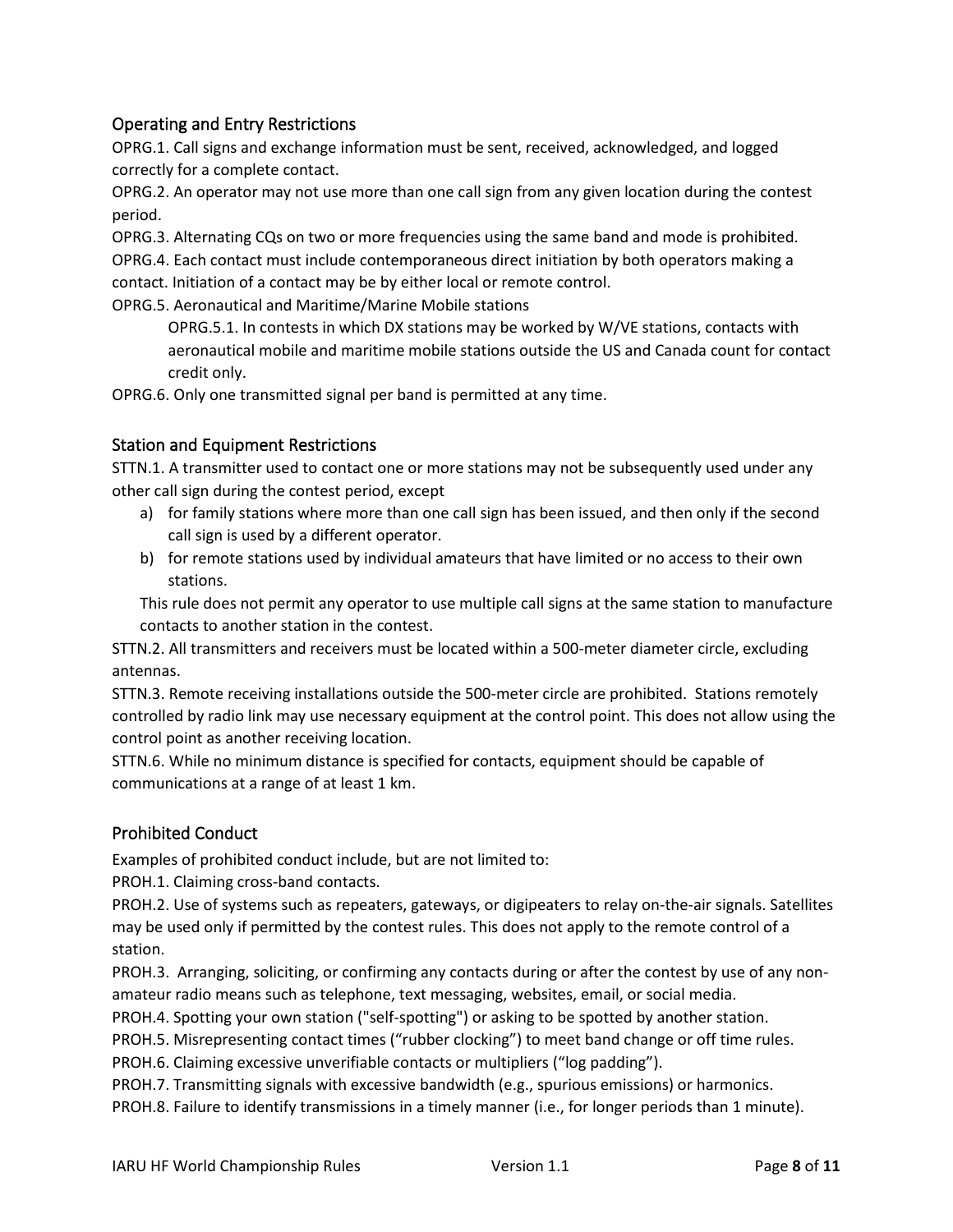PROH.9. Repeater input or output frequencies may not be used without the permission of the repeater owner.

#### Log Checking Penalties

Logs are cross-checked using custom software and human judgment.

LGCK.1. Duplicate contacts are removed with no additional scoring penalty.

LGCK.2. Contacts with call sign errors ("Busted") or that are not found in the corresponding log ("NIL") are removed from the log and an additional scoring penalty of the QSO point value of that contact is assessed.

LGCK.3. Contacts with an incorrectly received exchange are removed with no additional scoring penalty.

#### Disciplinary Actions

DSCP.1. Disqualified entries will be listed in the published results, are not eligible for an award, and are not eligible to submit an entry in the next running of that contest.

DSCP.2. Notification of Award Committee actions will be sent by email to the address provided with the log submission. The entrant has five days to appeal the decision to the Contest Program Manager. If there is no response, after that time the decision is final.

DSCP.3. The Awards Committee reserves the right to change the category of any entry based on its examination of the log or other information.

## Log Submission Rules

Version 1.01 – 30 April 2020

#### Electronic Log Submission

ELOG.1. The official ARRL format for electronic logs is the Cabrillo format (**[wwrof.org/cabrillo](http://wwrof.org/cabrillo)**).

ELOG 1.1. A paper printout of an electronic log file is not an acceptable substitute. A utility for converting log files in non-Cabrillo format to Cabrillo is available at **[www.b4h.net/cabforms](http://www.b4h.net/cabforms)**.

ELOG.2. Electronic logs must be submitted via **[contest-log-submission.arrl.org](http://contest-log-submission.arrl.org/)** with the exception of Field Day, Straight Key Night, 10 GHz and Up, ARRL EME, Rookie Roundup, and School Club Roundup. ELOG.3. Electronic logs are assumed to be signed as complying with all contest rules and conditions when they are submitted.

ELOG.4. Multioperator logs must include the complete list of operators in the Cabrillo OPERATORS: field. ELOG.5. Multioperator, Two Transmitter (M2) category logs must indicate which transmitter makes each contact in the log.

#### Paper Log Submission

PLOG.1. Entrants must use the most current official contest forms or an acceptable facsimile, as scoring rules, ARRL sections, etc., do change periodically. See the ARRL website for downloadable forms. PLOG.2 Paper logs may be mailed to ARRL, 225 Main St, Newington CT 06111, USA. Each paper log entry must be accompanied by a Summary Sheet listing all scoring information, the category of competition, and the entrant's name.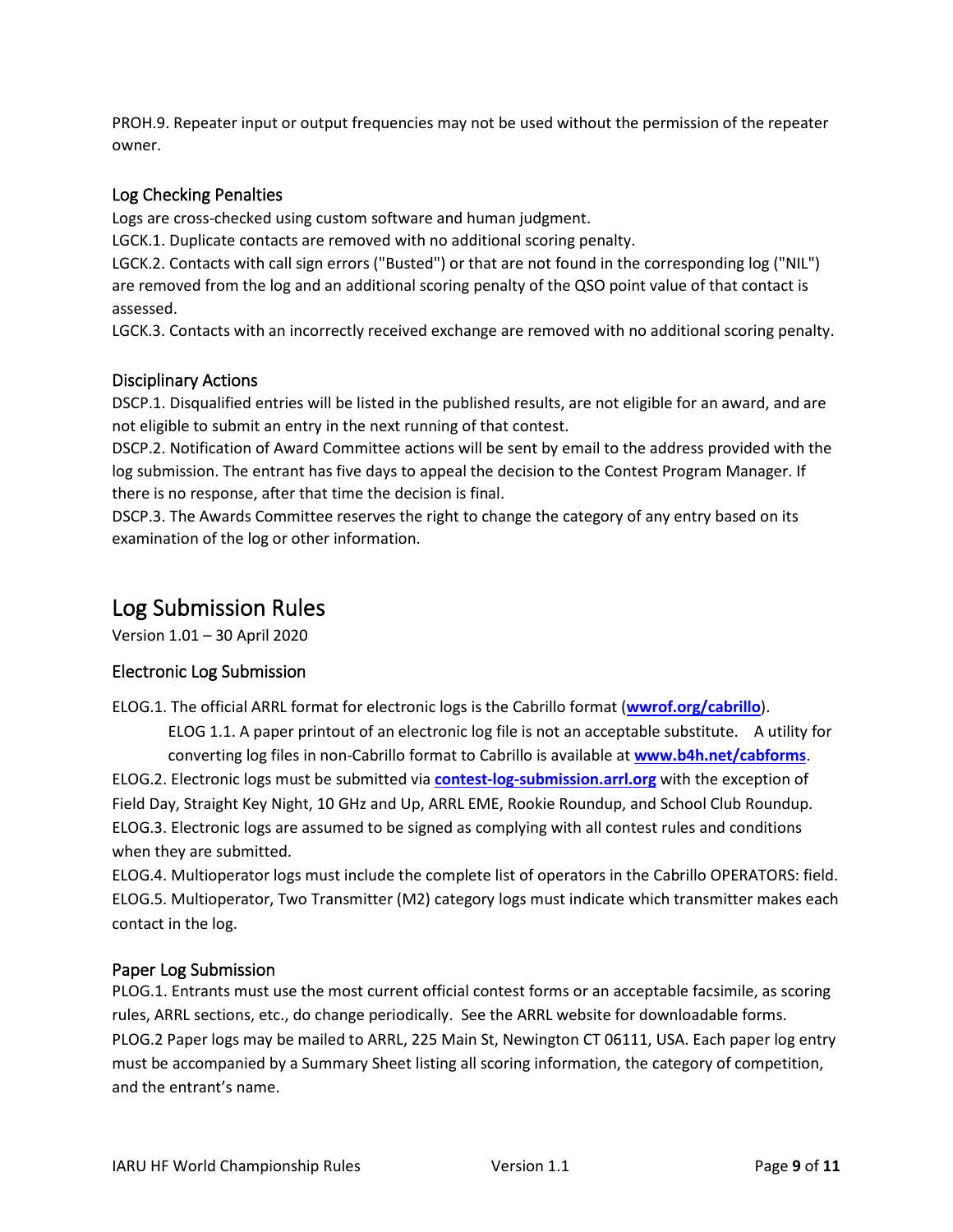PLOG.3. Paper entries with 500 or more contacts must include an official dupe sheet for the contest.

#### Log Submission Deadline

LGDL.1. Entries must be sent to the ARRL by the log deadline published in the rules for each contest. For electronic submissions, the submission date and time is determined by the app confirmation. For paper entries submitted by mail, submission date and time is determined from the postmark.

LGDL.2. Submitted entries will be listed on the **[Logs Received](http://contests.arrl.org/logsreceived.php)** page until final results are published.

LGDL.3. Logs not submitted or postmarked by the contest deadline are not eligible for awards.

LGDL.4. Entries received at the ARRL after the contest submission deadline may not be included in the contest results.

## Definitions and Glossary

Version 1.04 – 01 Jan 2022

**Automated Multi-Channel Decoder**: Device such as *CW Skimmer* software that provides information about the identity and frequency of contest station transmissions while functioning independently of the operator's direct control and participation. Software that displays multiple decoded signals at the same time is considered to be a multi-channel decoder.

**Band Changes:** A band change consists of two consecutive contacts on different bands. For example, making a contact on 20 meters then on 40 meters and then on 20 meters counts as two band changes.

**Clock Hour:** A clock hour is from zero to 59 minutes on the clock, not any 60 consecutive minutes.

**Digital** (mode)**:** Any mode defined as "data" in the FCC Part 97 rules (§97.3(c)(2)).

**Dupe Sheet:** An alphanumerically sorted list of all contacts made during the contest, sorted by band and mode as appropriate. A list of duplicate contacts does not meet this requirement.

**DX Stations:** Any non-W/VE station. This includes US possessions and territories in the Caribbean and Pacific and St. Paul Island (CY9) and Sable Island (CYØ). Exceptions such as the status of Hawaii (KH6) and Alaska (KL7) are stated in the Special Rules for each contest.

**DXCC Entities:** defined by ARRL DXCC List

**Electronic Log or Entry:** consists of any log submitted by electronic means.

**High Power (HP):** 1500 watts PEP output or the maximum allowable power level established by the national licensing authority issuing the operator and/or station license, whichever is less.

#### **Low Power (LP):**

| Below 30 MHz:              | 100 watts PEP output or less |
|----------------------------|------------------------------|
| 50 MHz and 144 MHz bands:  | 200 watts PEP output or less |
| 222 MHz and 432 MHz bands: | 100 watts PEP output or less |
| 902 MHz and above:         | 50 watts PEP output or less  |